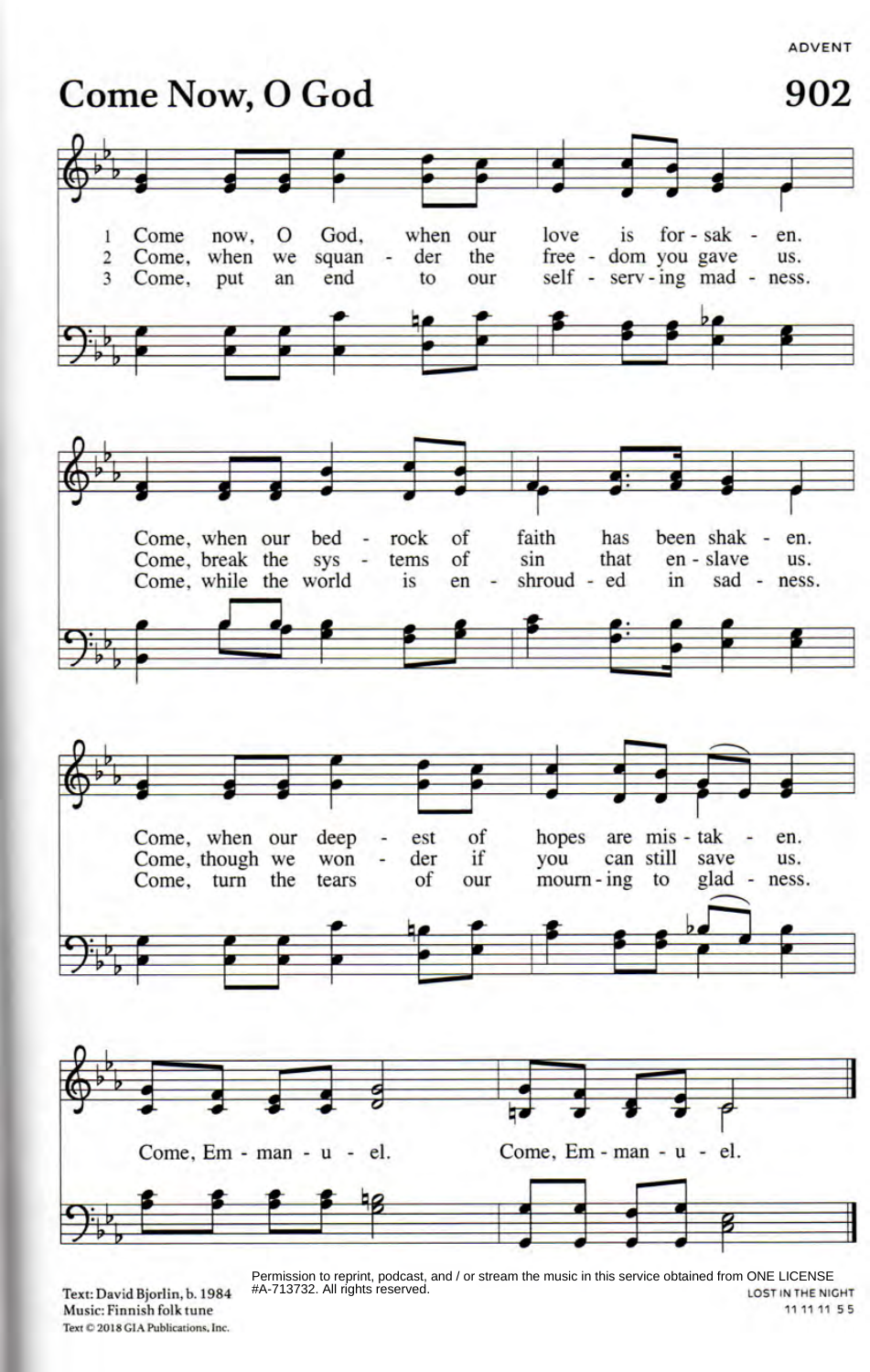**JUSTICE, PEACE** 

**Canticle of the Turning** 723 with a joy - ful shout that the My soul cries out 1 Though am small,  $my \dots$ God, my all.  $vou$ ...  $\overline{2}$ L From for - tress  $\overline{3}$ the halls of pow'r to the tow'r. not a Though the na - tions rage  $from \dots$ age to age, we re - $\Delta$ sings and my spir - it of God of my heart is great, the and your mer - cy will last from the work great. things in me, Let the king be - ware for your stone will be  $left$  $_{\text{on}}$ stone. mer - cy must God's de mem-ber who holds us fast: who wait. won drous things that you bring to the ones depths of the past to the end of the age to be. his throne. jus tice tears  $ev - rv$  $ty - rant \dots$ from liv  $er$ us from the  $con - quer - or's$  $crush - ing$ grasp. ÷ on your You fixed vour sight  $ser - vant's$ plight, and my Your ver y name puts the proud to shame. and to poor shall . . for the The hun  $\overline{\phantom{a}}$ gry weep no more. ing that our fore - bears heard is the This sav word west shall my weak-ness you did not spurn, so from east to those who would for you will show your might, put the you yearn, there are ta - bles spread, ev - 'ry food they can  $nev - er$ earn: till the spear and can be prom - ise which holds bound. rod **us** be blest. Could the world be a - bout to turn? name a - bout to flight, for the world is to turn. strong the world a - bout mouth be fed. for is to turn. ing the world crushed by God. who is turn a round.

Text: Rory Cooney, b. 1952, based on the Magnificat Music: Irish traditional Text © 1990 GIA Publications, Inc.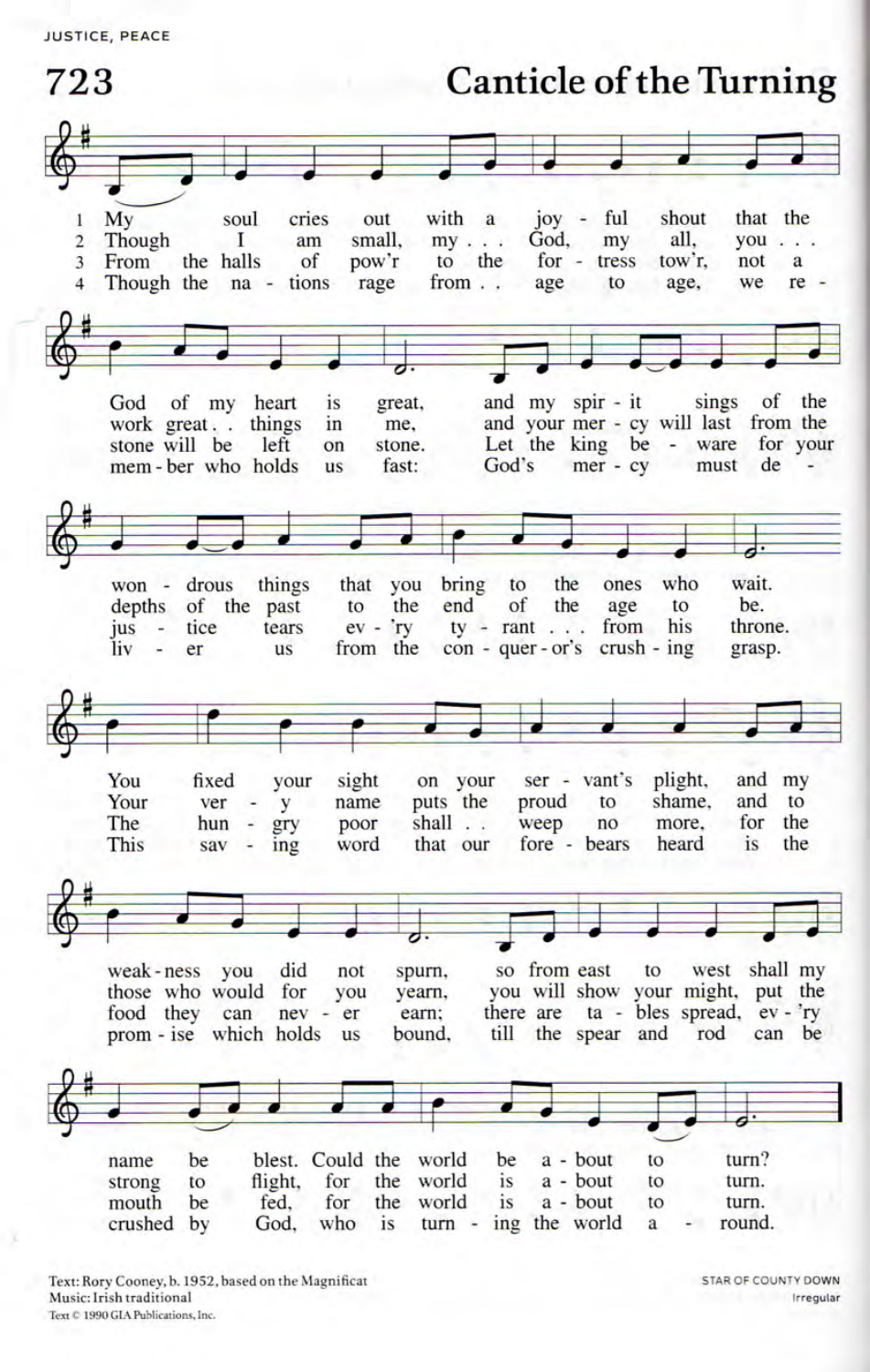## JUSTICE, PEACE

Permission to reprint, podcast, and / or stream the music in this service obtained from ONE LICENSE #A-713732. All rights reserved.

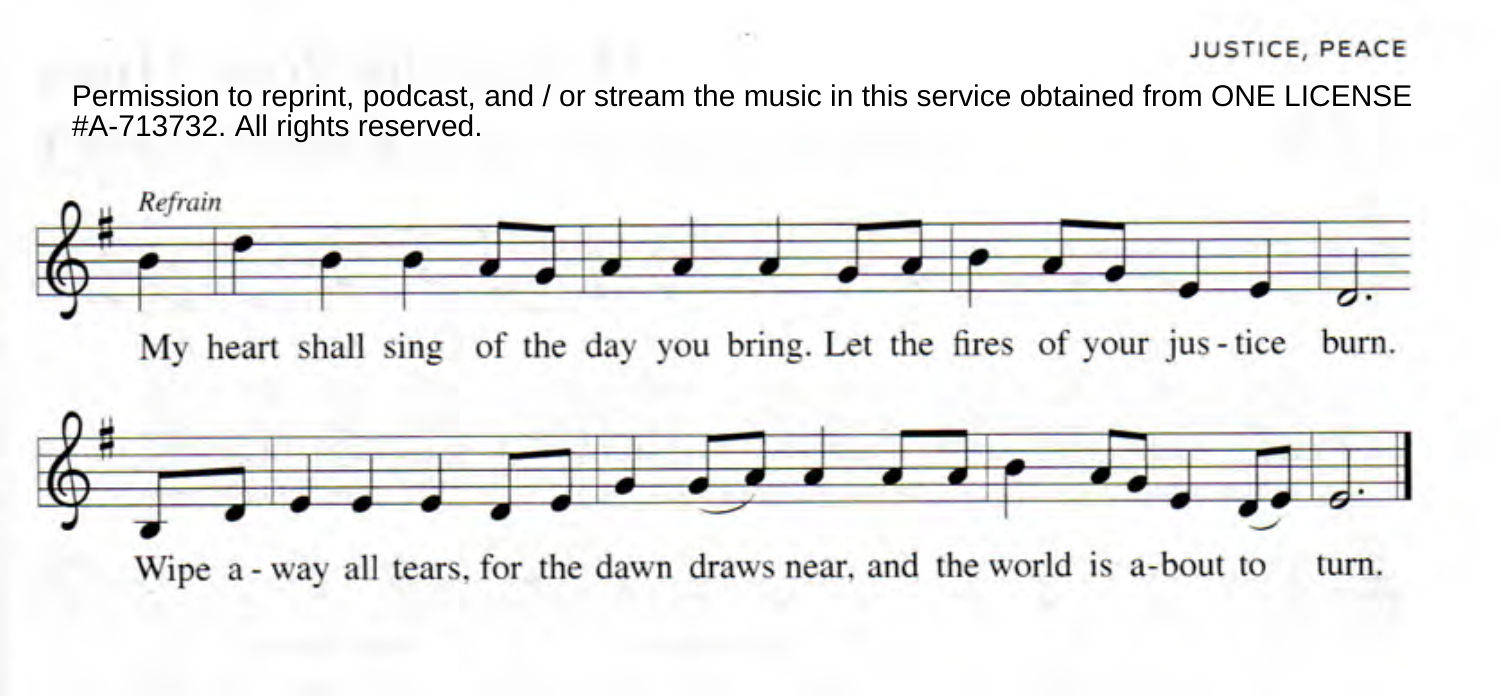ADVENT

## **The Angel Gabriel from Heaven Came 265**

an - gel Ga - bri - el from heav - en came, I The 2 "For know a bless - ed moth - er thou shalt be,<br>gen - tle Mar - y meek - ly bowed her head; gen - tie Mar - y meek - ly bowed her head<br>her. Em-man - u - el. the Christ. was born 3 Then gen  $\frac{1}{\sqrt{1}}$ 4 Of  $Em-man - u - el$ , the Christ, was wings as drift - ed snow, with eyes as flame:<br>gen - er - a - tions laud and hon - or thee; with all er - a - tions laud and hon - or thee;<br>be as it pleas - eth God," she said. "To me as it pleas - eth God,"<br>all on a Christ in le - hem  $Beth$ on a Christ - mas morn, s. "All hail to O low - ly maid - en Mar  $-$  y, thee, son shall be Em - man - u - el, by seers fore - told,<br>and mag - ni - fy God's ho - ly name." thy and mag - ni - fy God's ho - ly<br>hrough-out the world will ev - er "My soul shall laud and Chris-tian folk through-out the world will ev - er say: most high - ly fa - vored la - dy." most high - ly fa - vored la - dy." Glo china est called a - dy, control da - dy, control da - dy, china est ca<br>Most high - ly fa - vored la - dy, china est called a - dy, china est called a - dy, china est called a - dy, Most high-ly fa-vored la-dy, "Most high - ly fa - vored la - dy."

Text: Basque carol; para. Sabine Baring-Gould. 1834-1924 GABRIEL'S MESSAGE Music: Basque carol; arr. C. Edgar Pettman, 1865-1943, and John Wickham 101012 10 **Arr. 0 1955, 1983 E.H. Freeman. Lid. admin. Glenwood Music Corp.** 

Permission to reprint, podcast, and / or stream the music in this service obtained from CCLI copyright license #437816, CCLI Streaming license #20663284. All rights reserved.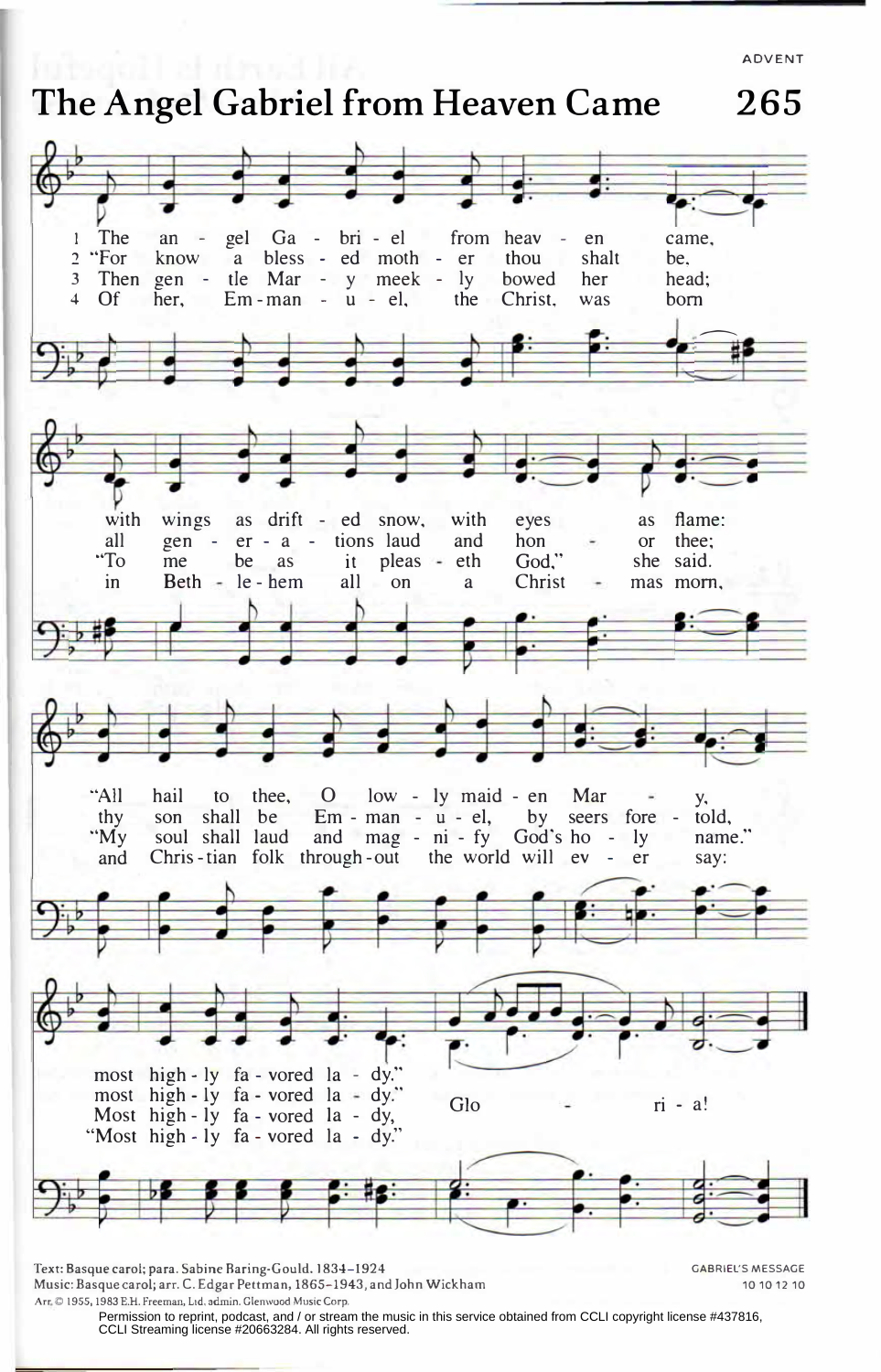CHRISTMAS

## Of the Father's Love Begotten

295

| 1              | <b>Of</b><br>the  |                               | Fa - ther's love be - got | ten<br>$\blacksquare$              | ere                             | the worlds be -           |
|----------------|-------------------|-------------------------------|---------------------------|------------------------------------|---------------------------------|---------------------------|
| $\overline{2}$ | Oh.<br>that       |                               | birth for - ev - er<br>-  | bless<br>ed,                       | when the                        | $vir - gin$ ,             |
| 3              | This<br><i>is</i> |                               | he whom seers in<br>m     | old<br>time                        | chant - ed                      | of with                   |
| 4              | Let<br>the        |                               | heights of heav'n a -     | dore<br>him:                       | $an - gel$                      | hosts, his                |
| 5              | Christ, to        |                               | thee, with God the        | Fa<br>ther,<br>۰                   | and,<br>$\overline{O}$          | $Ho - IV$                 |
|                |                   |                               |                           |                                    |                                 |                           |
|                |                   |                               |                           |                                    |                                 |                           |
|                |                   |                               |                           |                                    |                                 |                           |
|                |                   |                               |                           |                                    |                                 |                           |
|                | gan               | to<br>be.                     | he<br><i>is</i>           | $Al - pha$<br>and                  | $0 -$<br>me                     | ga,                       |
|                | full              | of<br>grace,                  | by<br>the                 | $Ho - ly$                          | Ghost con -                     | $ceiv -$<br>ing,          |
|                | one               | ac - cord,                    | whom the                  | $\overline{v}$ voic - es<br>of     | the                             | proph -<br>ets            |
|                | prais<br>$\sim$   | sing;<br>es                   |                           | pow'rs, do - min - ions, bow       | be - fore                       | him                       |
|                | Ghost,            | thee.<br>to                   |                           | hymn and chant and high thanks-giv |                                 | ing                       |
|                |                   |                               |                           |                                    |                                 |                           |
|                |                   |                               |                           |                                    |                                 |                           |
|                |                   |                               |                           |                                    |                                 |                           |
|                |                   |                               |                           |                                    |                                 |                           |
|                | he                | the source, the               | end<br>$-$ ing            | he,<br>of                          |                                 | the things that are, that |
|                |                   | bore the Sav - ior            | of                        | our race,<br>and<br>the            |                                 | babe, the world's re-     |
|                | prom-ised in      | their                         | faith - ful word;         | now<br>he                          | shines, the                     | $long - ex -$             |
|                | and               | $ex - tol$<br>our             | God                       | and King;<br>let<br>no             | tongue on                       | earth be                  |
|                | and               | un - wea - ried               | prais<br>es<br>$\sim$     | be:<br>$hon - or$ ,                | $g$ lo - ry,                    | and<br>$do -$             |
|                |                   |                               |                           |                                    |                                 |                           |
|                |                   |                               |                           |                                    |                                 |                           |
|                |                   |                               |                           |                                    |                                 |                           |
|                |                   |                               |                           |                                    |                                 | $\overline{\sigma}$       |
|                | have              |                               | been.                     | and                                | that fu - ture years shall see, |                           |
|                | deem              |                               | er.                       | re - vealed his<br>first           |                                 | sa - cred face,           |
|                | pect              |                               | ed:                       | let                                | cre - a - tion praise its       | Lord                      |
|                | si                |                               | lent,                     | ev - 'ry voice in                  | con - cert                      | ring                      |
|                | min               |                               | ion.                      | e - ter - nal<br>and               |                                 | $vic - to - ry$           |
|                |                   |                               |                           |                                    |                                 |                           |
|                |                   |                               |                           |                                    |                                 |                           |
|                |                   |                               |                           |                                    |                                 |                           |
|                |                   |                               |                           |                                    |                                 |                           |
|                |                   |                               |                           |                                    |                                 |                           |
|                | $ev -$<br>$ev -$  | and<br>er - more<br>and       | ev<br>er                  | more.                              |                                 |                           |
|                | ev                | er - more<br>and              | $ev -$<br>er              | more.                              |                                 |                           |
|                | ٠<br>ev           | er - more<br>and<br>er - more | ev<br>er<br>ev            | more.                              |                                 |                           |
|                |                   |                               | er                        | more.                              |                                 |                           |
|                | $ev -$            | and<br>er - more              | ev<br>er<br>$\sim$        | more!<br>$\frac{1}{2}$             | А                               | men.                      |

Permission to reprint, podcast, and / or stream the music in this service obtained from ONE LICENSE #A-713732. All rights reserved.